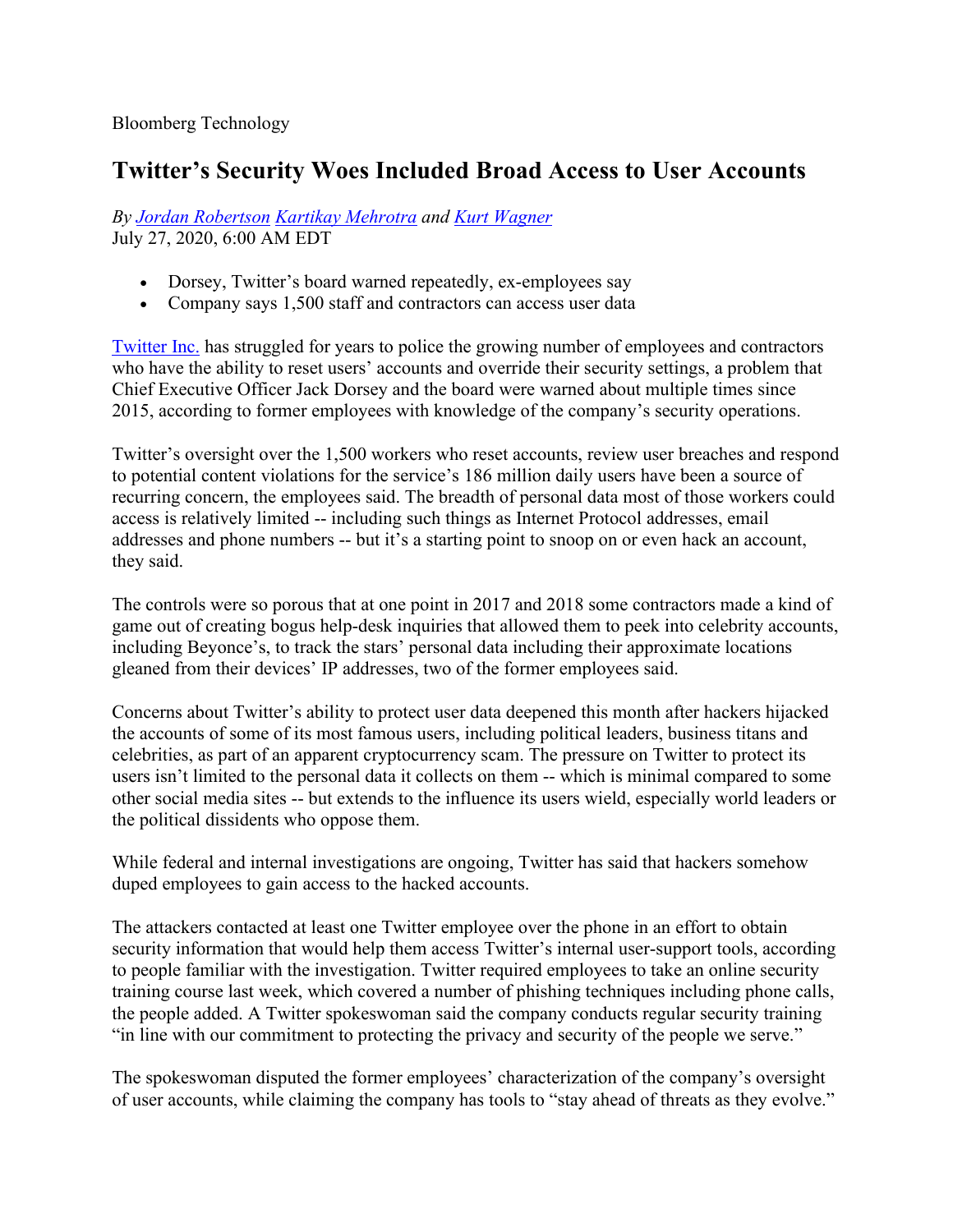Twitter is consistently improving its security apparatus with new tools, she said, and cited recent privacy-related programs that have bolstered user protections, including new employee training.

She confirmed that Twitter's oversight of user accounts includes 1,500 full-time employees and contractors, but said "we have no indication that the partners we work with on customer service and account management played a part here," referring to Twitter's recent account breach.

Employees and contractors have access only to the tools they need to do their jobs, which includes permissions to execute password resets to accounts, the spokeswoman said. Access also comes with "extensive security training and managerial oversight," she said.

Dorsey, addressing the recent hack, told investors this week that the company "fell behind, both in our protections against social engineering of our employees and restrictions on our internal tools."

This account is based on interviews with four former Twitter security employees, in addition to more than a half dozen other people close to Twitter.

According to the former security employees, Twitter management has often dragged its heels on upgrades to information security controls while prioritizing consumer products and features, a source of tension for many businesses.

Efforts to better govern Twitter's user-support staff and contractors have also gotten short shrift, resulting in a workplace where too many people have access to too many powerful tools, the former employees said. Even with some basic tracking systems in place, contractors have found workarounds to explore details about former lovers, politicians, favorite brands and celebrities, they added.

In the July 15 attack, 130 accounts were compromised -- including those belonging to Barack Obama, Joe Biden, Jeff Bezos and Elon Musk -- and account data was stolen from eight of those, Twitter said without identifying the accounts. Tweets were sent from the hijacked accounts promising followers who sent Bitcoin to a specific address would be paid back double -- or their support would contribute to pandemic relief efforts. Twitter acknowledged that several of its employees were the targets of a malicious campaign to acquire credentials for its internal system, "only available to our internal supports team," according to a July 17 statement.

An obscure hacking collective that is devoted to buying and selling short and clever Twitter and Instagram usernames [has claimed](https://www.bloomberg.com/news/terminal/QDMV53T0G1KX) to have been involved in the attack, which is being investigated by the [FBI.](https://www.bloomberg.com/quote/48735Z:US)

Concerns over insider access to Twitter accounts were brought to Twitter's board of directors almost annually during a period from 2015 to 2019, only to be deferred for other priorities including other cybersecurity programs, according to two of the former security officials. Those presentations weren't always presented as an urgent threat to Twitter security or its users' privacy, according to four people familiar with the board's presentations.